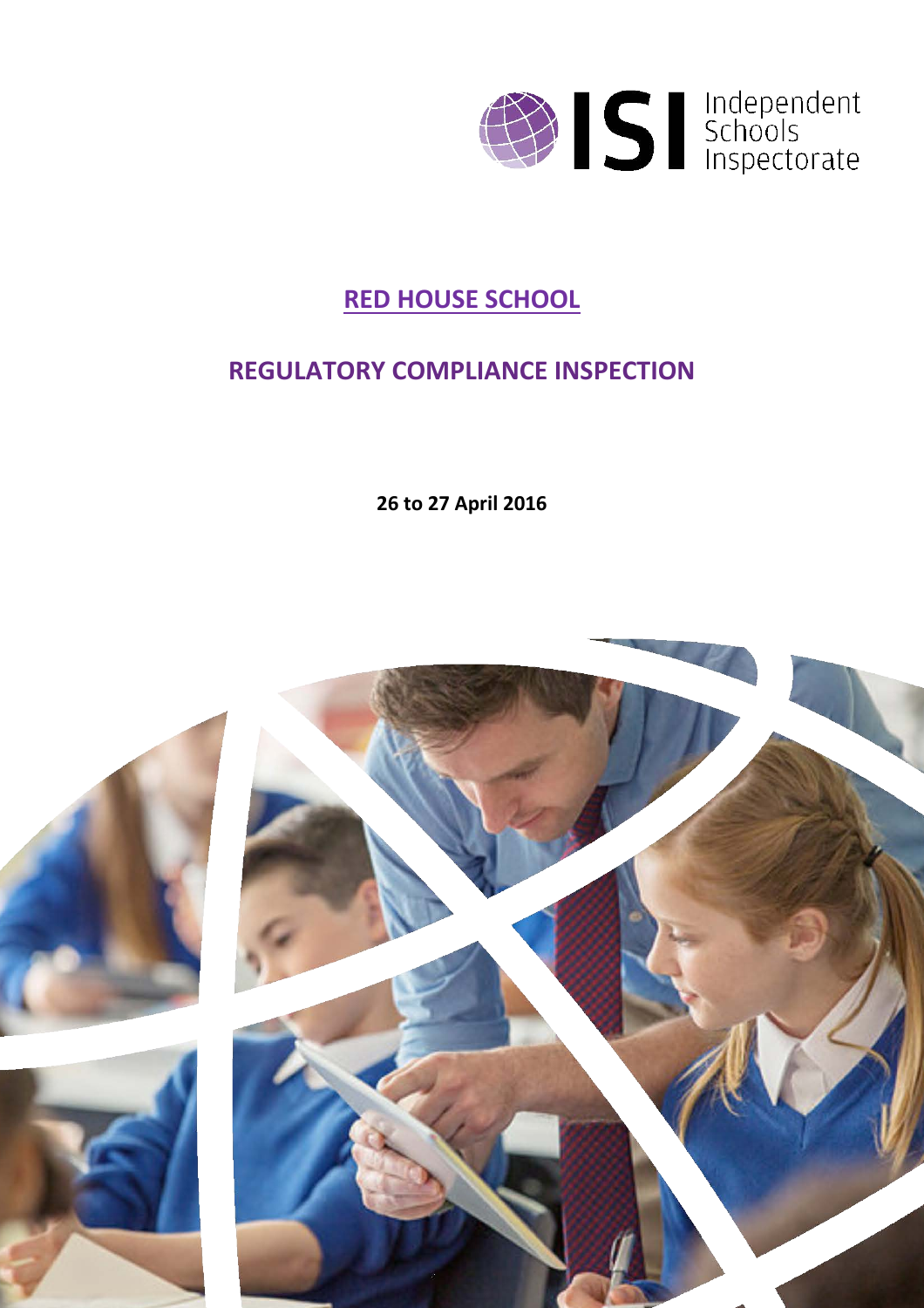# School's Details

| <b>Full Name of School</b>       | <b>Red House School</b>                                                                     |
|----------------------------------|---------------------------------------------------------------------------------------------|
| <b>DfE Number</b>                | 808/6000                                                                                    |
| <b>Registered Charity Number</b> | 312473                                                                                      |
| <b>Address</b>                   | <b>Red House School</b><br>36 The Green                                                     |
|                                  | Norton                                                                                      |
|                                  | Stockton-on-Tees                                                                            |
|                                  | Durham                                                                                      |
|                                  | <b>TS20 1DX</b>                                                                             |
| <b>Telephone Number</b>          | 01642 553370                                                                                |
| <b>Email Address</b>             | info@redhouseschool.co.uk                                                                   |
| Head                             | Mr Alex R W Taylor                                                                          |
| <b>Chair of Governors</b>        | Mr Vinay Bedi                                                                               |
| <b>Age Range</b>                 | 3 to 17                                                                                     |
| <b>Total Number of Pupils</b>    | 382                                                                                         |
| <b>Gender of Pupils</b>          | Mixed (197 boys; 185 girls)                                                                 |
| <b>Pupils' Ability</b>           | The school does not carry out standardised                                                  |
|                                  | testing in the junior school. Test data provided                                            |
|                                  | show that the ability profile of pupils in the senior                                       |
|                                  | school is above the national average.                                                       |
| <b>Pupils' Needs</b>             | The number of pupils requiring support for<br>special educational needs and/or disabilities |
|                                  | (SEND) is forty-nine. One pupil has a statement                                             |
|                                  | of special educational needs or an education,                                               |
|                                  | health and care (EHC) plan. Fourteen pupils                                                 |
|                                  | receive specialist support. No pupil has English as                                         |
|                                  | an additional language (EAL).                                                               |
| <b>History of the School</b>     | The school was founded in 1929 by a group of                                                |
|                                  | parents in response to the lack of any                                                      |
|                                  | independent schools in Stockton-On-Tees.                                                    |
|                                  | Originally a preparatory school, in 1982 a senior                                           |
|                                  | school was added which educates pupils up to                                                |
|                                  | the end of Year 11.                                                                         |
|                                  |                                                                                             |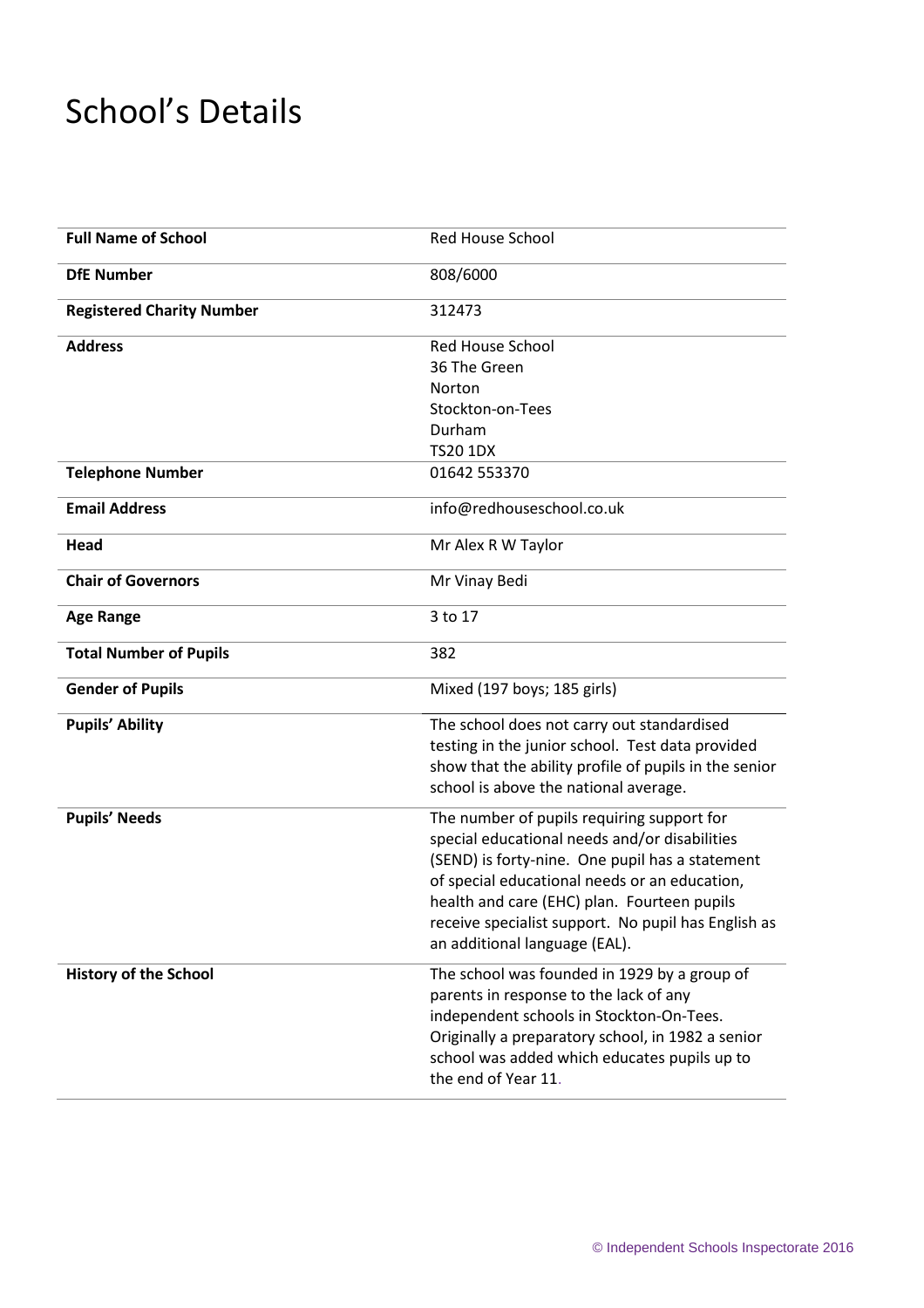# School's Details

| <b>Ownership and Governing Structure</b> | The school was set up by parents as a trust. Its<br>governing body is comprised entirely of parent<br>members.                                                                                        |
|------------------------------------------|-------------------------------------------------------------------------------------------------------------------------------------------------------------------------------------------------------|
| <b>School Structure</b>                  | Co-educational day school comprising Nursery<br>and Infant school, and Preparatory and Senior<br>school sections.                                                                                     |
| <b>Inspection Dates</b>                  | 26 April 2016 to 27 April 2016                                                                                                                                                                        |
| <b>Other Useful Information:</b>         | The school is based on two closely located sites;<br>the Nursery and Infant school building for pupils<br>up to Year 3, and the Preparatory and Senior<br>school building for those in Years 4 to 11. |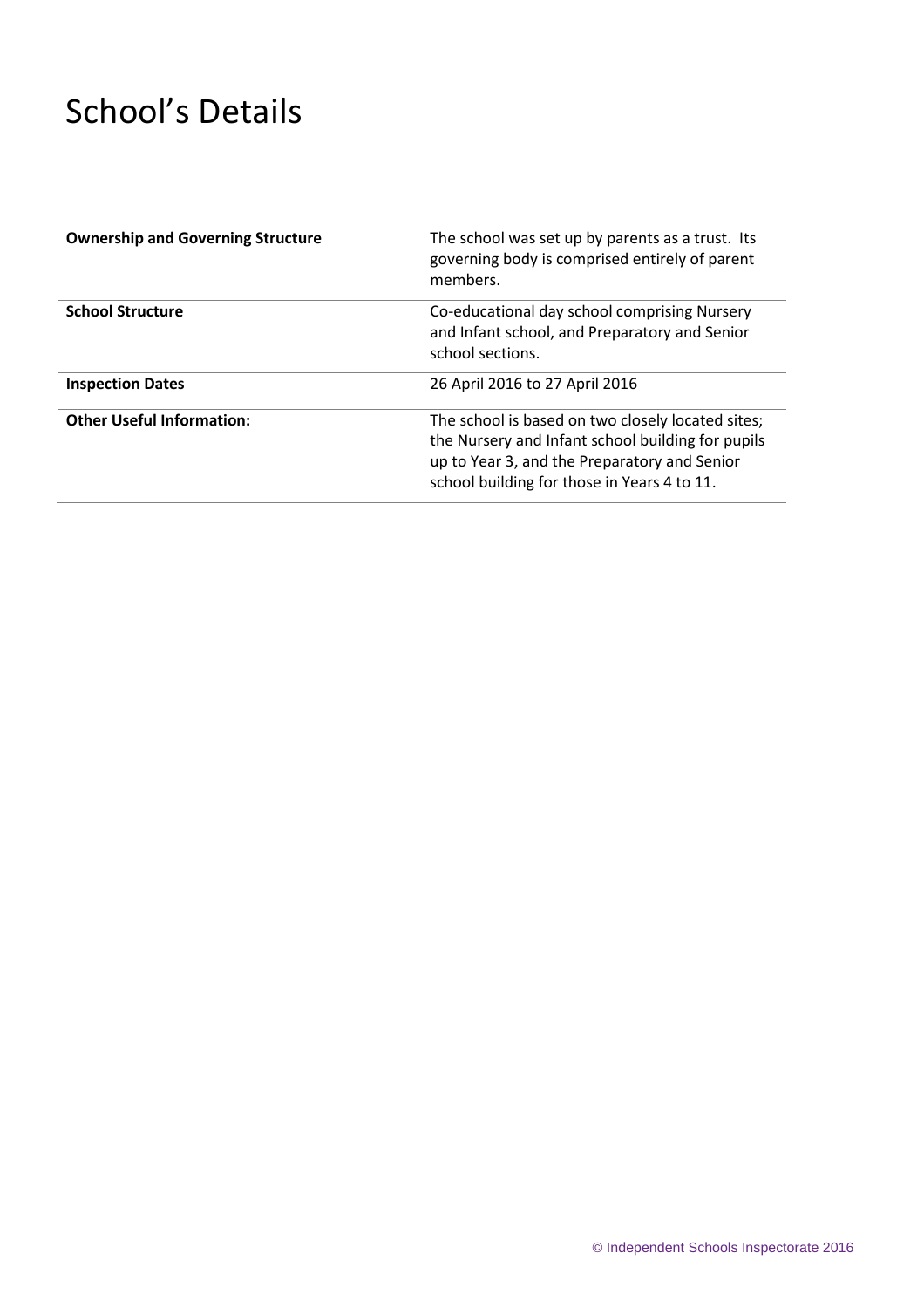## About the Inspection

The registration authority for independent schools is the Department for Education (DfE), which directs inspection according to a specified frequency or at any time where the DfE has particular concerns about a school. The Independent Schools Inspectorate (ISI) is the body approved by the Secretary of State for the purpose of inspecting schools which are, or whose heads are, in membership of the associations which form the Independent Schools Council (ISC) and reporting on the extent to which they meet the Independent School Standards ("the standards") in the Schedule to the Education (Independent School Standards) Regulations 2014. Accordingly, inspection records whether the school meets each of these standards, which are arranged in eight Parts, each of which is divided into separate paragraphs. Additionally, the inspection reports on the school's accessibility plan under Schedule 10 of the Equality Act 2010 and the ban on corporal punishment under section 548 of the Education Act 1996.

All association independent schools will have an inspection within three years from April 2016, in accordance with the Framework. The inspection may be of COMPLIANCE ONLY or of EDUCATIONAL QUALITY AND COMPLIANCE depending on a number of factors, including findings from their most recent inspection. Schools judged not to meet the standards following their inspection may also be subject to a progress monitoring visit before their next routine inspection. The progress monitoring visit will judge whether the school has taken the necessary action to meet any un-met standards and any concerns about quality identified at their previous inspection.

**This is a COMPLIANCE ONLY inspection and, as such, reports only on the school's compliance with the standards.** The standards represent minimum requirements and judgements are given either as **met** or as **not met**. All schools are required to meet all the standards applicable to them. Where the minimum requirements are not met, this is clearly indicated in the relevant section of the report and the school is required to take the actions specified.

The inspection does not include matters that are outside of the regulatory framework described above, such as:

- (i) the school's aims;
- (ii) an exhaustive health and safety audit;
- (iii) compliance with data protection requirements;
- (iv) an in-depth examination of the structural condition of the school, its services or other physical features;
- (v) contractual arrangements with parents;
- (vi) an investigation of the financial viability of the school or its accounting procedures.

Where necessary, National Curriculum nomenclature is used to refer to year groups. Links to the full regulations and requirements can be found here: [The Independent School Standards Regulations,](http://www.legislation.gov.uk/uksi/2014/3283/contents/made) Early [Years Foundation Stage Statutory Framework.](https://www.gov.uk/government/publications/early-years-foundation-stage-framework--2)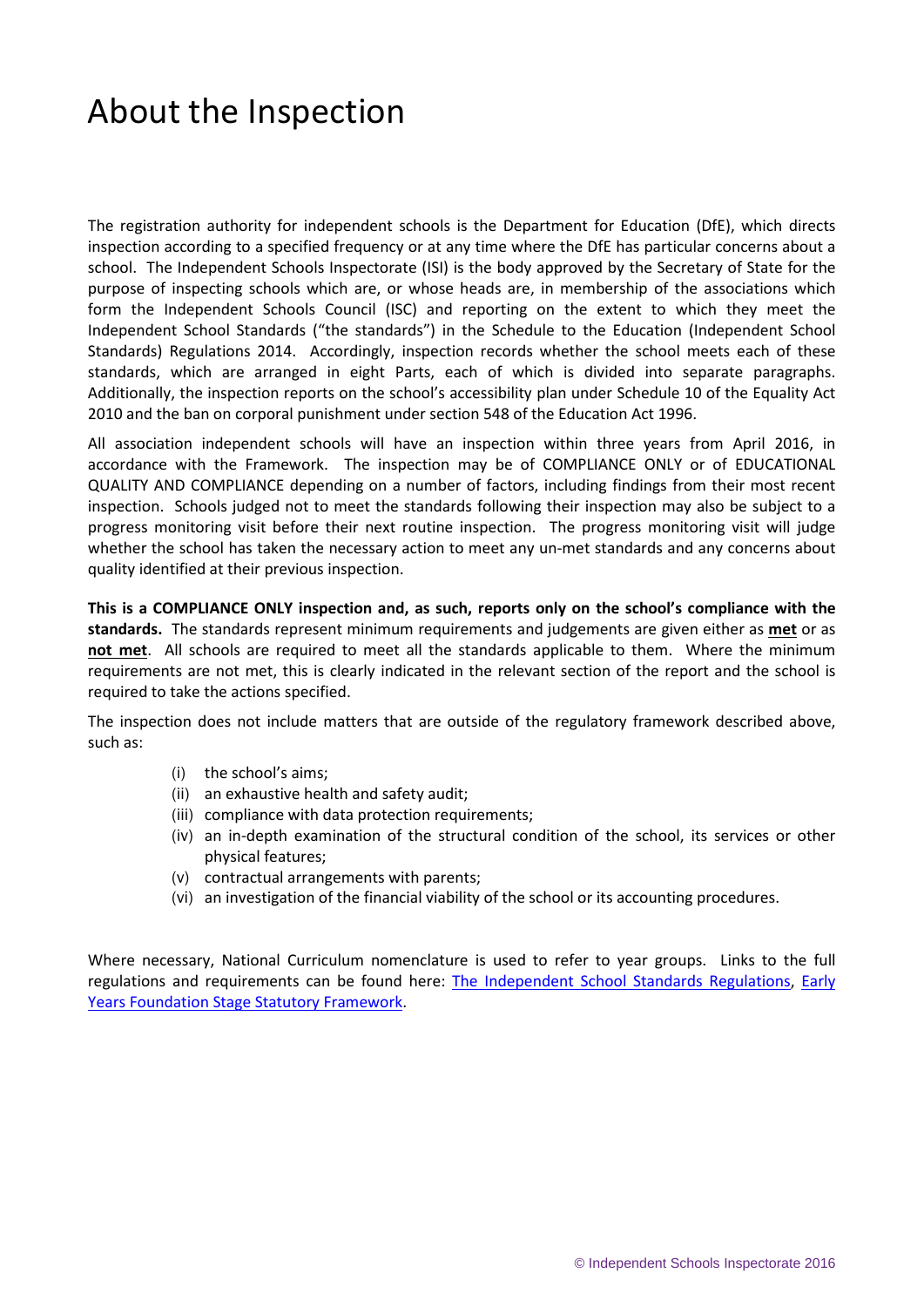#### **SUMMARY EVALUATION**

**The school meets the standards in the schedule to the Education (Independent School Standards) Regulations 2014, and the requirements of the statutory framework for the Early Years Foundation Stage and associated requirements, and no further action is required as a result of this inspection.**

#### **PART 1**

#### **Quality of education**

In the junior school, the school uses its own framework to determine attainment, instead of the national framework.

At GCSE in the years 2013 to 2014, performance has been above the national average for maintained schools.

The curriculum is documented, supported by appropriate plans and schemes of work for the pupils and covers the required breadth of material. The teaching enables pupils to make good progress, encompasses effective behaviour management and is supported by suitable resources. A suitable framework for the assessment of pupil performance is in place.

#### **The standards relating to the quality of education [paragraphs 1 - 4] are met.**

#### **PART 2**

#### **Spiritual, moral, social and cultural development of pupils**

Principles and values are actively promoted which facilitate the personal development of pupils as responsible, tolerant, law-abiding citizens.

**The standard relating to spiritual, moral, social and cultural development [paragraph 5] is met.**

#### **PART 3**

#### **Welfare, health and safety of pupils**

Arrangements are made to safeguard and promote the welfare of pupils by means that pay due regard to current statutory guidance; good behaviour is promoted; bullying is prevented so far as reasonably practicable; health and safety requirements are met, including those relating to fire safety; provision is made for first aid. Pupils are properly supervised; admission and attendance registers are maintained, as required, and there is a strategic approach to risk assessment. A disability access plan is in place.

**The standards relating to welfare, health and safety [paragraphs 6 - 16], the requirement of Schedule 10 of the Equality Act 2010 and the ban on corporal punishment under section 548 of the Education Act 1996 are met.**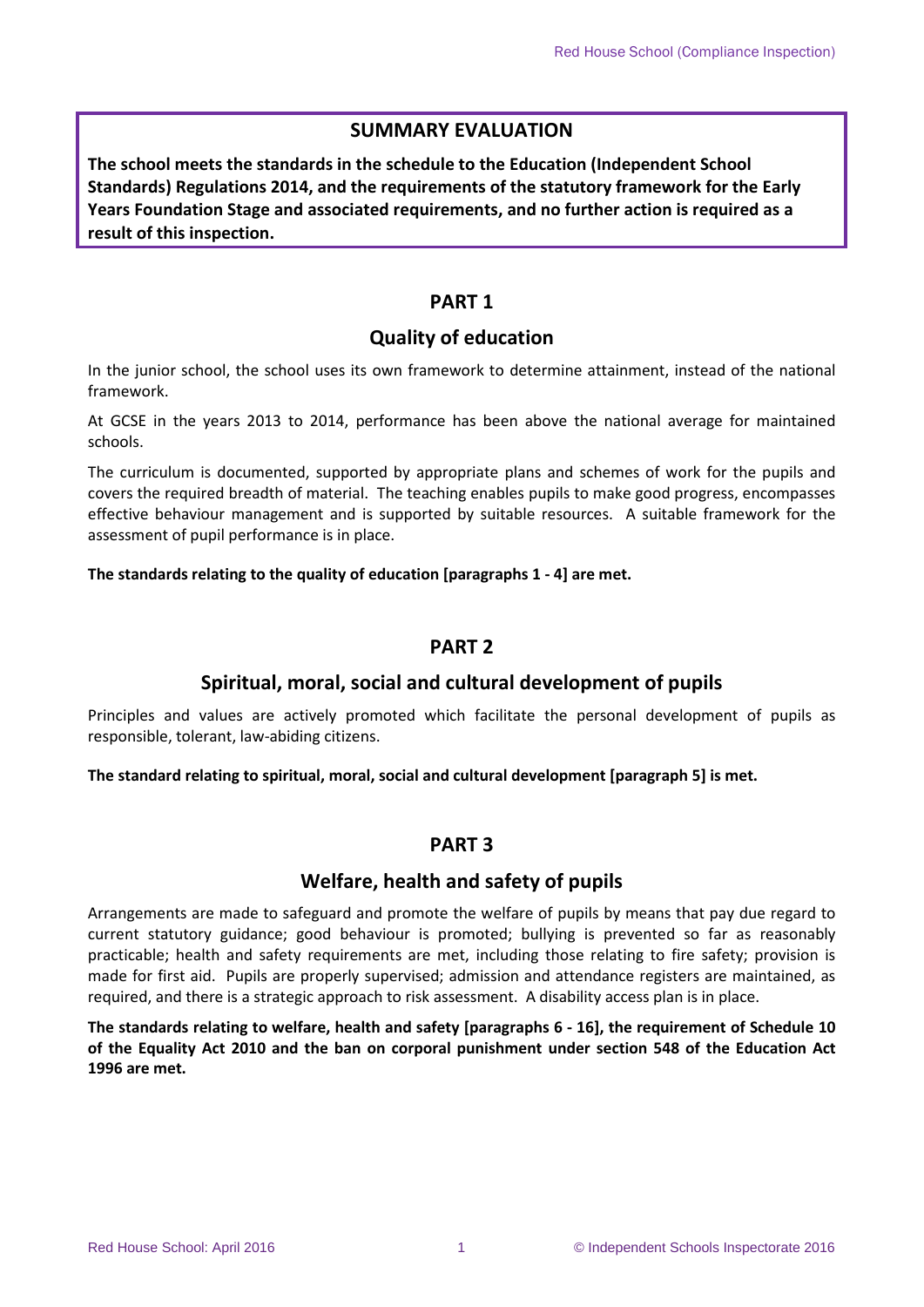#### **PART 4**

#### **Suitability of staff, supply staff, and proprietors**

The school makes appropriate checks to ensure the suitability of staff, supply staff, and proprietors and a register is kept as required.

**The standards relating to the suitability of those in contact with pupils at the school [paragraphs 17 - 21] are met.**

#### **PART 5**

#### **Premises of and accommodation at schools**

Suitable toilet, changing and showering facilities for pupils and appropriate accommodation for their medical and therapy needs are provided. The premises are maintained to a standard commensurate with health and safety; acoustics and lighting are appropriate; water provision is adequate. Suitable outdoor space is provided for physical education and outdoor play.

#### **The standards relating to the premises and accommodation [paragraphs 22 - 31] are met.**

#### **PART 6**

#### **Provision of information**

A range of information is variously published, provided or made available to parents, inspectors and the Department for Education. These include details about the proprietor, the ethos of the school and the curriculum, and of the school's arrangements for admission, behaviour and exclusions, bullying, health and safety, first aid, details of the complaints procedure, and the number of complaints registered under the formal procedure during the preceding school year, and the provision for those with Education, Health and Care plans or English as an Additional Language. They also include particulars of the school's academic performance during the preceding school year, and its results in public examinations, inspection reports and (for parents only) a report at least annually of their own child's progress. The safeguarding policy is posted on the school's website.

#### **The standard relating to the provision of information [paragraph 32] is met.**

#### **PART 7**

#### **Manner in which complaints are handled**

Parental complaints, if any, are handled effectively through a three-stage process, (informal, formal and a hearing before a panel of three, one of whom is independent of the school). Each stage has clear time scales, and at the third stage the panel can make findings and recommendations which are communicated to the complainant. Records are kept appropriately, including of any action taken, whether or not a complaint is successful.

#### **The standard relating to the handling of complaints [paragraph 33] is met.**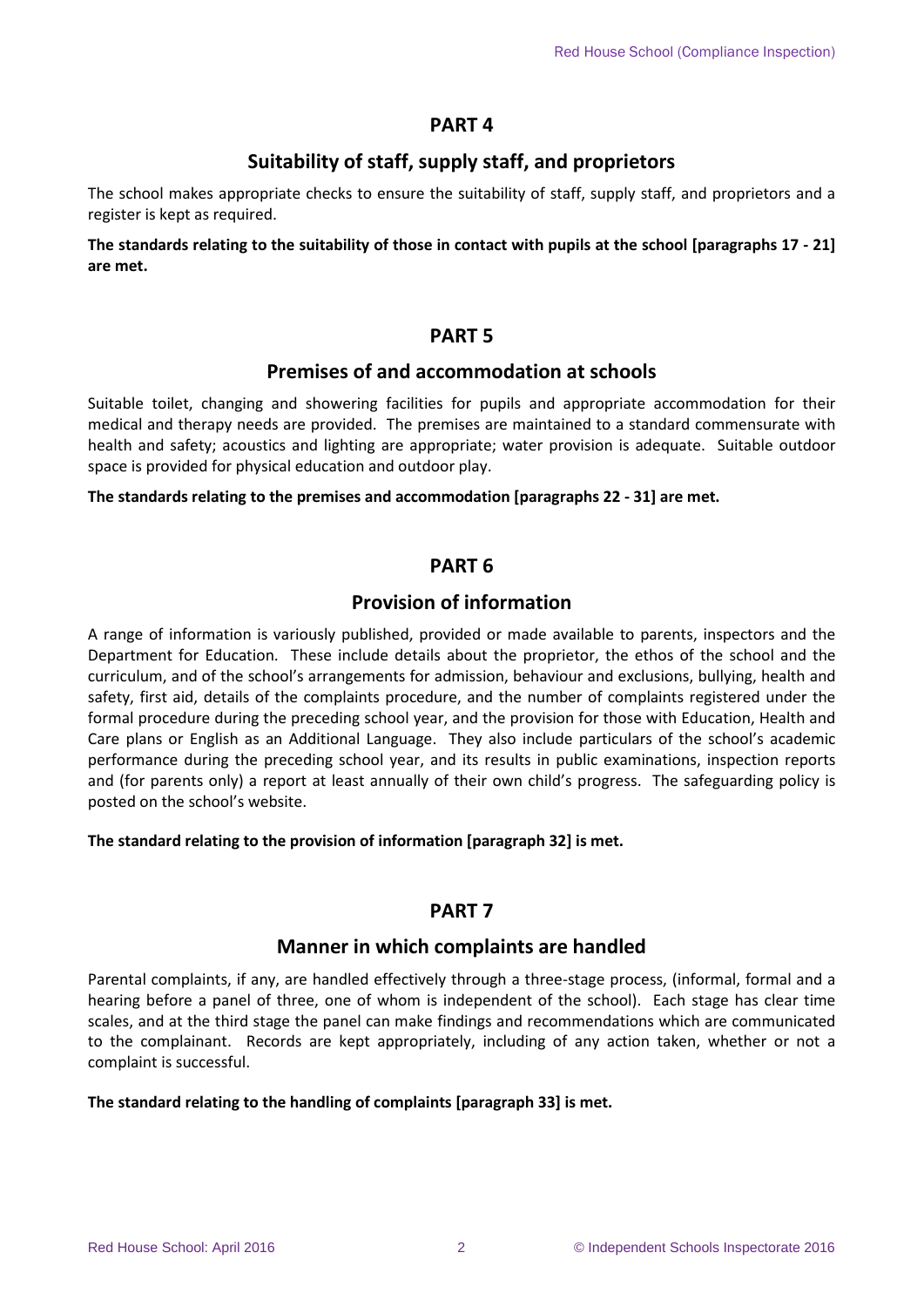#### **PART 8**

#### **Quality of leadership in and management of schools**

The proprietor ensures that the leadership and management demonstrate good skills and knowledge, and fulfil their responsibilities effectively, so that the other standards are consistently met and they actively promote the well-being of the pupils.

**The standard relating to leadership and management of the school [Paragraph 34] is met.**